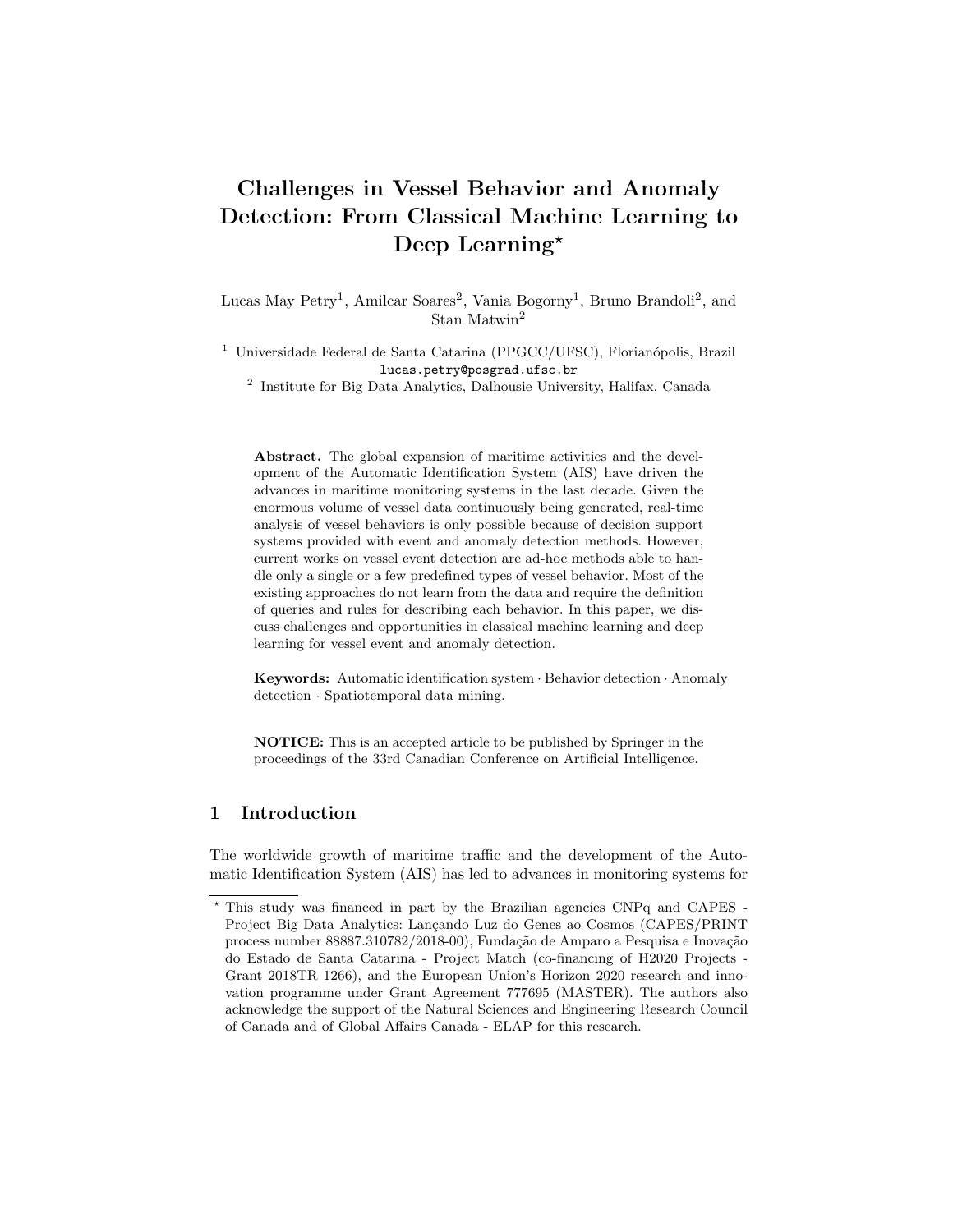preventing vessel accidents and detecting illegal activities. In addition, the integration of vessel traffic data with environmental and climatological data allows more complex analyses and a better understanding of the cause and effect of maritime events [\[18\]](#page-5-0). While preventing vessel accidents means saving money for shipping companies, from the environmental point of view, it also protects the marine fauna and flora from irreversible damage [\[2\]](#page-4-0). However, real-time monitoring and analysis of vessel traffic can be overwhelming to maritime agents due to the high volume of data continuously generated. Therefore, decision support systems are fundamental to enabling efficient and effective maritime control.

The detection of events from AIS data has been the subject of study of several works in the literature [\[16,](#page-5-1)[18](#page-5-0)[,9\]](#page-5-2). In particular, some approaches have been proposed for detecting events such as changes in the speed [\[18,](#page-5-0)[19\]](#page-5-3) or in the course of vessels [\[19\]](#page-5-3), proximity of vessels to other vessels [\[9\]](#page-5-2), illegal fishing [\[16\]](#page-5-1) or possibly hazardous activity [\[18\]](#page-5-0), among others. However, to the best of our knowledge, most current works are ad-hoc approaches that do not learn from the data and are limited to detecting a restricted set of predefined events. Such methods are not able to detect unforeseen events and also require the assistance of domain specialists for defining rules that characterize each event.

Another aspect often ignored by previous research is the integration of data from different sources for analyzing vessel behavior. Even though this can be advantageous to maritime systems, only a handful of works have addressed it [\[18\]](#page-5-0). For example, detecting small vessels heading towards ice-infested waters and that are not equipped for handling this situation allows the decision-maker to warn the captain in advance. Such strategy avoids the deployment of a search and rescue mission, which might represent a high cost (e.g., lives, resources) to maritime authorities.

In this work, we present research gaps and challenges in machine learning for detecting different types of vessel behavior, considering several constraints imposed by real-time data streams and the maritime monitoring domain. We highlight the potential of exploiting machine learning techniques for maritime monitoring, as it has been shown to be fundamental for enabling cognitive smart cities, for instance, which is a scenario similar to ours with heterogeneous sensor data that requires real-time decision making systems [\[13\]](#page-5-4).

## 2 Research Challenges and Opportunities

In this section, we explore the challenges and research gaps that are currently faced by vessel behavior monitoring techniques. We address three main tasks related to vessel behavior detection: (i) the actual detection of different vessel behaviors or behavior changes; (ii) identifying and relating recurrent behaviors; (iii) providing the user with means for interpreting and analyzing the detected vessel behaviors. In addition, we discuss about two main issues associated to the data that can be challenging for machine learning methods: (i) the data has limited or no class labels about vessel behaviors; and (ii) often, there is no knowledge whatsoever of what are the behaviors or labels present in the data.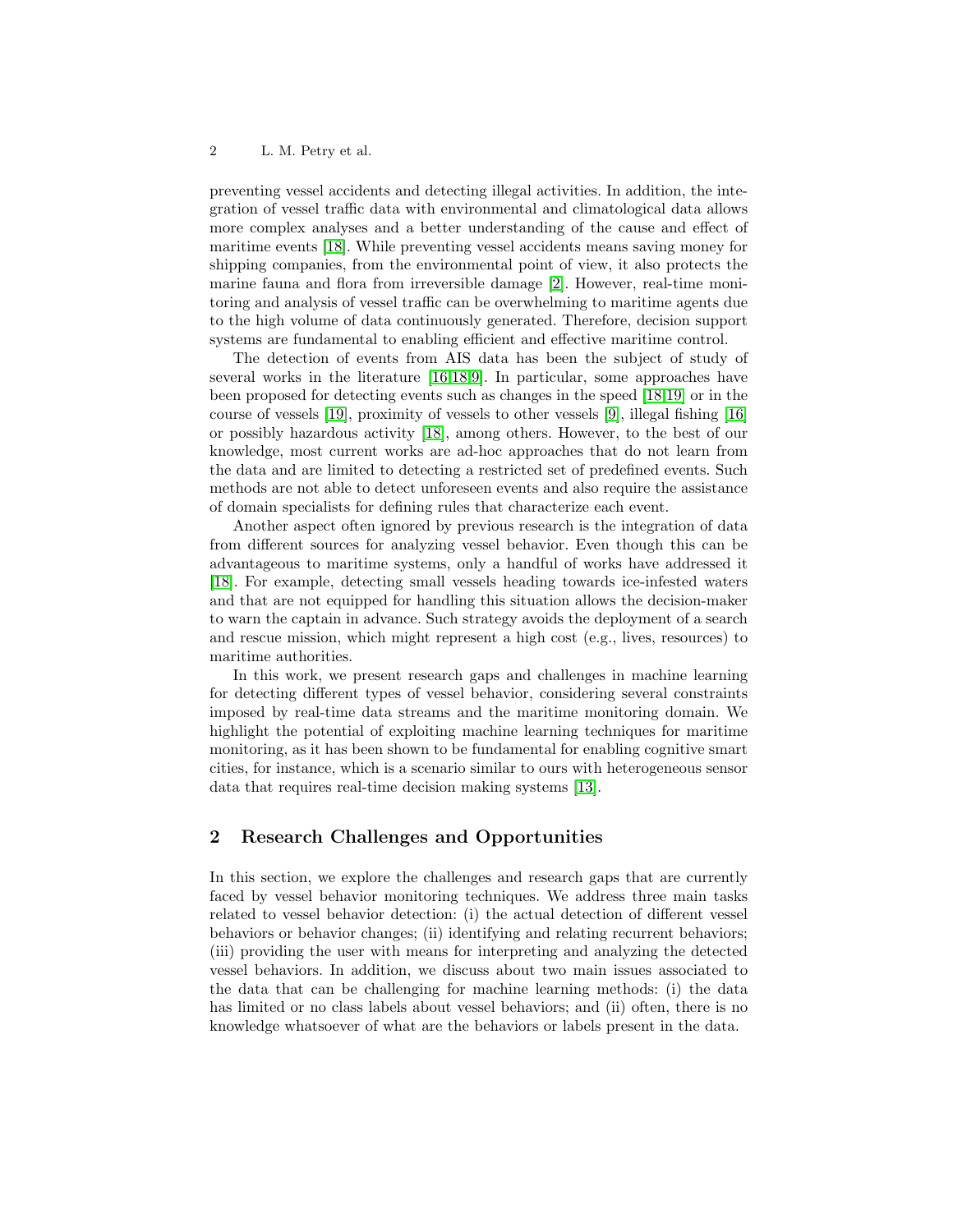#### 2.1 Behavior Detection: Supervised vs. Unsupervised

Most of the existing works for behavior detection in vessel traffic monitoring do not learn from the data. Instead, algorithms are proposed to detect a restricted set of vessel activities via rules and thresholds defined beforehand. Defining such rules requires the knowledge from domain specialists, which may introduce considerable human bias in the analysis. Although the sole use of supervised learning techniques may seem appealing, they can also limit the detection of events to a predefined set, i.e., the classification labels. With that in mind, we believe that research on unsupervised learning techniques is promising for taking vessel event detection research to the next level.

A closely-related research topic that has already been explored in the literature is the detection of concept drift or change in time series data [\[1,](#page-4-1)[17\]](#page-5-5). In streaming data, concept drift is commonly referred to as the detection of significant changes in the data distribution [\[8\]](#page-5-6). Several works for change detection in data streams were designed to work along with a supervised learning model, detecting drifts based on the error rate of the learner [\[1\]](#page-4-1).

Unsupervised approaches have also been proposed for detecting concept drift [\[1,](#page-4-1)[8](#page-5-6)[,17\]](#page-5-5). However, they also exhibit some drawbacks, such as being limited to univariate data [\[1\]](#page-4-1); simply detecting changes based on individual feature correlation [\[8\]](#page-5-6) instead of analyzing dependency relationships between features and how they characterize different behaviors; and even lacking direct interpretability of the detected changes [\[17\]](#page-5-5). In spite of their limitations, these methods can provide a solid starting point for future works on unsupervised behavior change detection and posterior event notification.

#### 2.2 Identifying Recurrent Behavior Patterns

Detecting multiple instances of the same behavior is an essential factor in maritime monitoring. Besides avoiding multiple analyses of the same behavior by agents, it allows agents to have a higher-level picture of behavior patterns of a single vessel or even of a group of vessels in a region. In previous works for vessel event detection, identifying multiple occurrences of the same behavior was a trivial task, since the detection process consisted mostly of a query [\[18\]](#page-5-0) or an algorithm for detecting a single behavior [\[9\]](#page-5-2). On the other hand, in the unsupervised setting, a pattern or behavior needs to be characterized in a way that multiple occurrences of the same pattern can be identified. Although concept drift or behavior change detection methods can indicate boundaries for different types of behavior in streaming data, they do not provide a way for detecting recurrent behavior.

To the best of our knowledge, the only unsupervised learning method proposed for detecting different and recurrent behaviors in time series data is the Toeplitz Inverse Covariance-based Clustering (TICC), introduced by Hallac et al. [\[6\]](#page-5-7). TICC segments multivariate sensor data into sequences of states or clusters (i.e., behavior patterns), representing each behavior as a Markov Random Field (MRF). However, the number of clusters is fixed and must be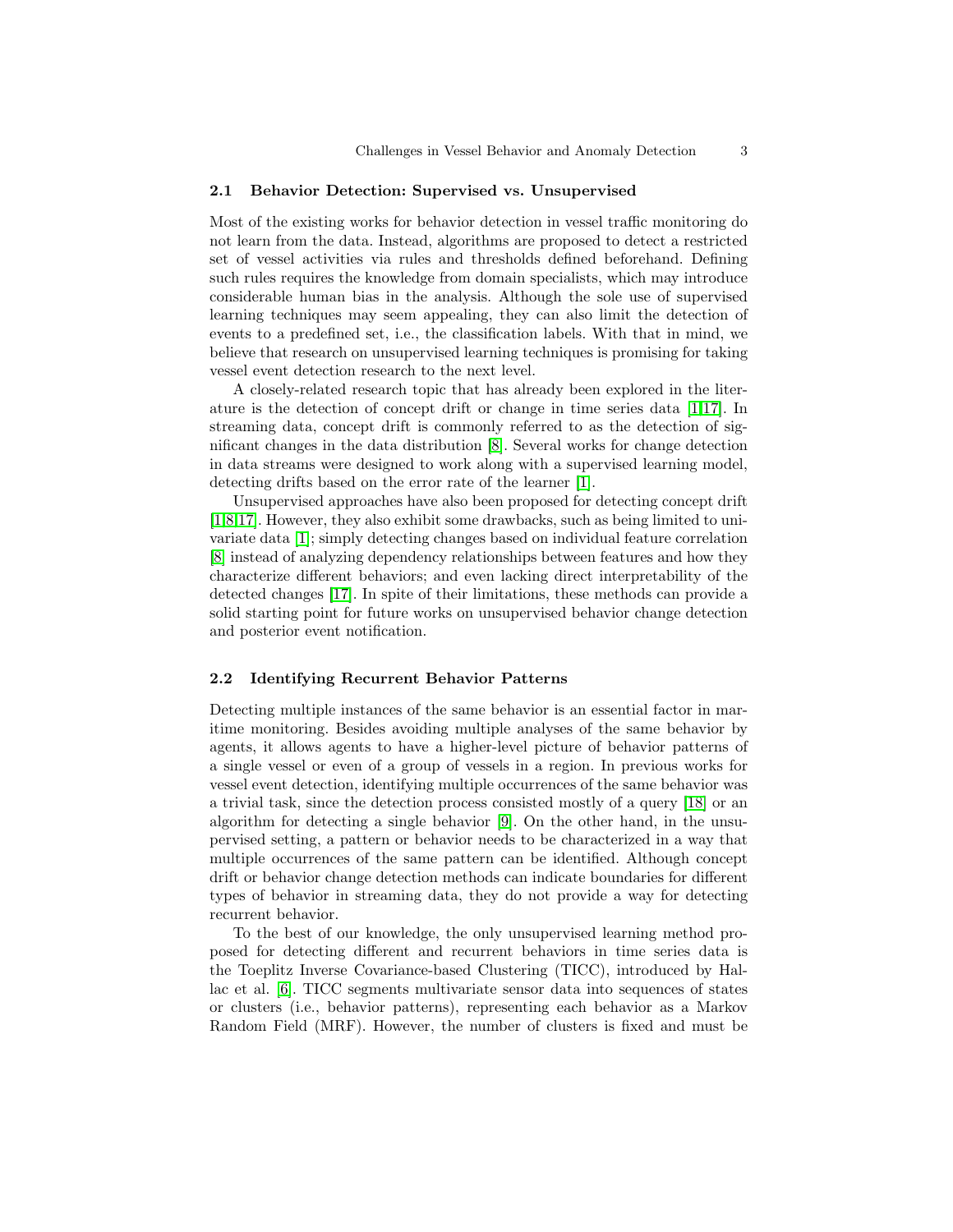4 L. M. Petry et al.

defined by the user, meaning that the number of different behaviors present in the data should be known a priori. Additionally, TICC is not directly suitable for streaming data, as it assumes that all data is available at the same time, and it requires a few iterations of the algorithm for convergence. Although TICC has some drawbacks, we believe that future research could take advantage of the method for recurrent behavior detection as, for instance, use MRFs to represent and identify the same behavior in different trajectory segments.

#### 2.3 Towards Interpretable Behavior Patterns

Doshi & Kim [\[4\]](#page-5-8) define interpretability in the context of machine learning as "the ability to explain or to present in understandable terms to a human." In order to enable maritime agents to make data-driven decisions about suspicious or dangerous vessel activity, discovered behavior patterns must be interpretable, i.e., understandable to the agents. Moreover, interpretability may assist in the detection of recurrent behaviors if they can be explicitly characterized based on feature observations.

Interpretability is, perhaps, the main advantage of a few existing works, since rules explicitly define events related to vessel behavior. In contrast to these approaches, detecting interpretable patterns can be challenging for unsupervised machine learning algorithms. For vessel behavior detection, we conjecture that the interpretability of the model may be negligible if guarantees are given about the characteristics of the detected behaviors. For instance, if a behavior can be represented as an MRF, and it is always defined by the same variable dependency graph, the user might not be interested in the details of the underlying model as long as this structure is guaranteed for all future occurrences of the same behavior. Thus, detection methods that are based on abstractions of the real observed features (e.g., [\[17,](#page-5-5)[12\]](#page-5-9)) can be a feasible option. Afterwards, other techniques could be exploited for correlating and providing interpretability of different behaviors from the real observed variables.

#### 2.4 Diving into Deep Learning

Deep learning models have often been set aside in favor of linear models, because of the claimed lack of interpretability that they have [\[10\]](#page-5-10).We believe that for a similar reason only very few works have addressed anomaly detection in the maritime domain with deep learning [\[14,](#page-5-11)[20\]](#page-5-12). To the best of our knowledge, no work has addressed the detection of specific vessel behaviors with deep learning techniques. More recently, however, a few works have been proposed to assist in the visual interpretation of these models (e.g. [\[21\]](#page-6-0)), while others have even questioned previous claims over the interpretability of deep models [\[10\]](#page-5-10).

Computer vision has experienced the most advances with deep learning, and Convolutional Neural Networks (CNNs) are nowadays widely used for image classification [\[7\]](#page-5-13). An intuitive approach is the use of satellite imagery data with CNNs for detecting ship anomalies. However, it may be difficult or even impossible to detect certain vessel behaviors from satellite imagery, which limits the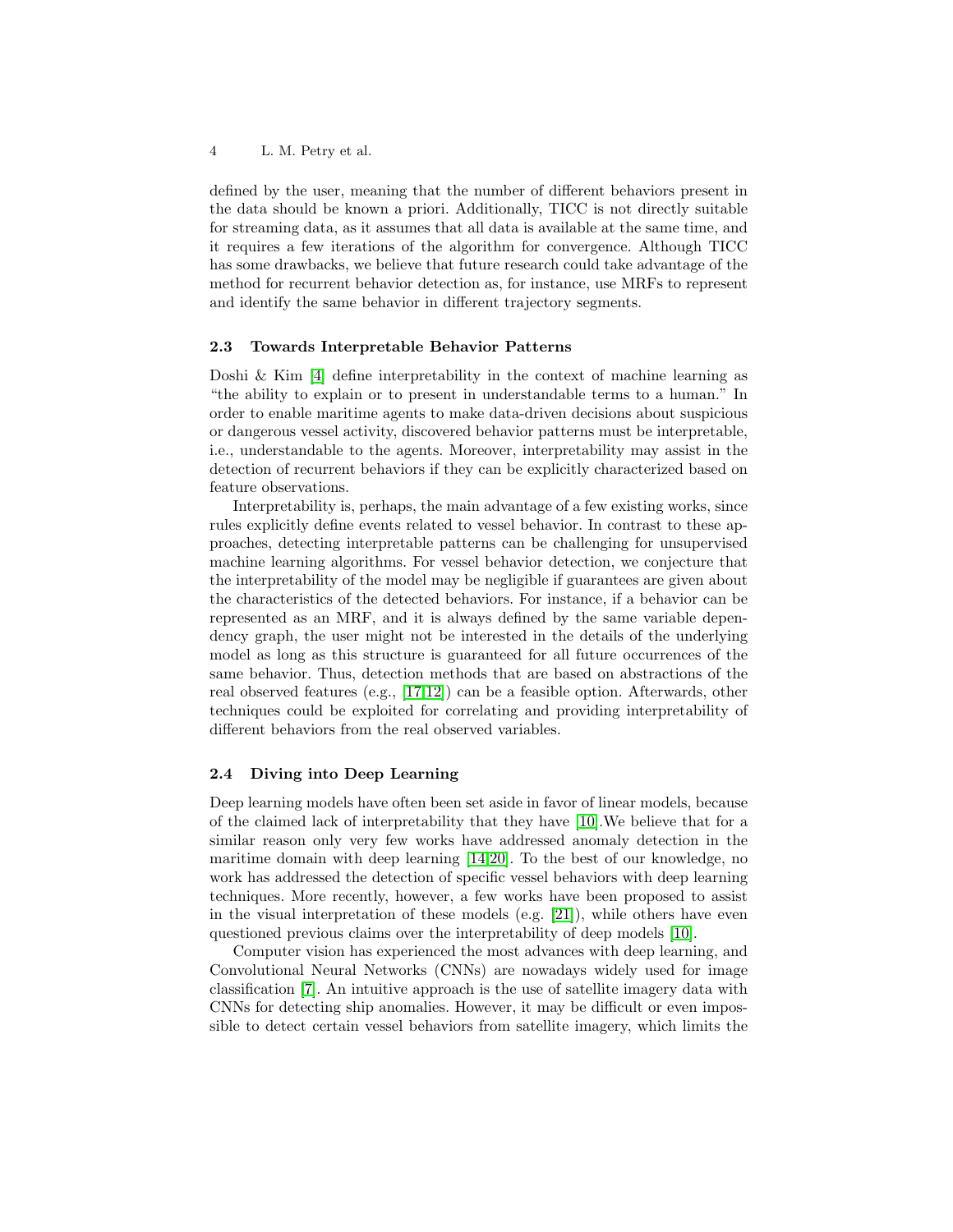use of modern deep learning methods exclusively based on image data [\[15\]](#page-5-14). Also, obtaining satellite images is generally more expensive in comparison with AIS data. On the other hand, CNNs have already been used for trajectory classification [\[3\]](#page-5-15) and prediction [\[11\]](#page-5-16), based on trajectory features that can be extracted from AIS data. Therefore, CNNs with visual techniques for interpretability [\[21\]](#page-6-0) could be further exploited for behavior and anomaly detection.

#### 2.5 Big, Yet Limited Data

The growth of maritime activity led to advances in AIS technology, and such developments resulted in large volumes of data being generated every day. Although a large amount of AIS data is available, it lacks labels. Labels are a valuable piece of information for researchers and machine learning algorithms. However, labeling data is difficult and expensive since it requires knowledge from domain experts.

The lack of labels has guided the focus of current research either to detecting a single type of vessel behavior in an unsupervised manner [\[9\]](#page-5-2), or to proposing the detection of different events via predefined behavior rules, materialized in the form of data queries [\[16,](#page-5-1)[18\]](#page-5-0). Future works could take advantage of the knowledge described in previous approaches for labeling data, to provide input-output examples to machine learning algorithms, as well as ground truth for evaluating novel approaches. On the other hand, research could concentrate on synthesizing new behavior data with Generative Adversarial Networks [\[5\]](#page-5-17), for example, for enhancing the performance of other supervised models.

## 3 Summary and Final Remarks

Even though maritime monitoring has experienced significant progress in the last decade, most of existing works do not take full advantage of machine learning techniques for vessel behavior detection. In fact, existing research has focused on proposing queries, rules, and ad-hoc algorithms for detecting specific types of behavior. We argue that this methodology inhibits further advances to more general behavior detection approaches, constraining monitoring systems to function only under frequent human supervision. In this paper, we presented research gaps in the field, indicating points of improvement and opportunities for future works. We hope to instigate the development of new algorithms, methods, and tools for ship behavior monitoring, as many aspects of it still remain unaddressed.

### References

- <span id="page-4-1"></span>1. Bifet, A., Gavalda, R.: Learning from time-changing data with adaptive windowing. In: Proc. of the 2007 SIAM int. conf. on data mining. pp. 443–448. SIAM (2007)
- <span id="page-4-0"></span>2. Claramunt, C., Ray, C., Salmon, L., Camossi, E., Hadzagic, M., Jousselme, A., Andrienko, G., Andrienko, N., Theodoridis, Y., Vouros, G.: Maritime data integration and analysis: recent progress and research challenges. Adv. in Database Technology - EDBT 2017, 192–197 (2017)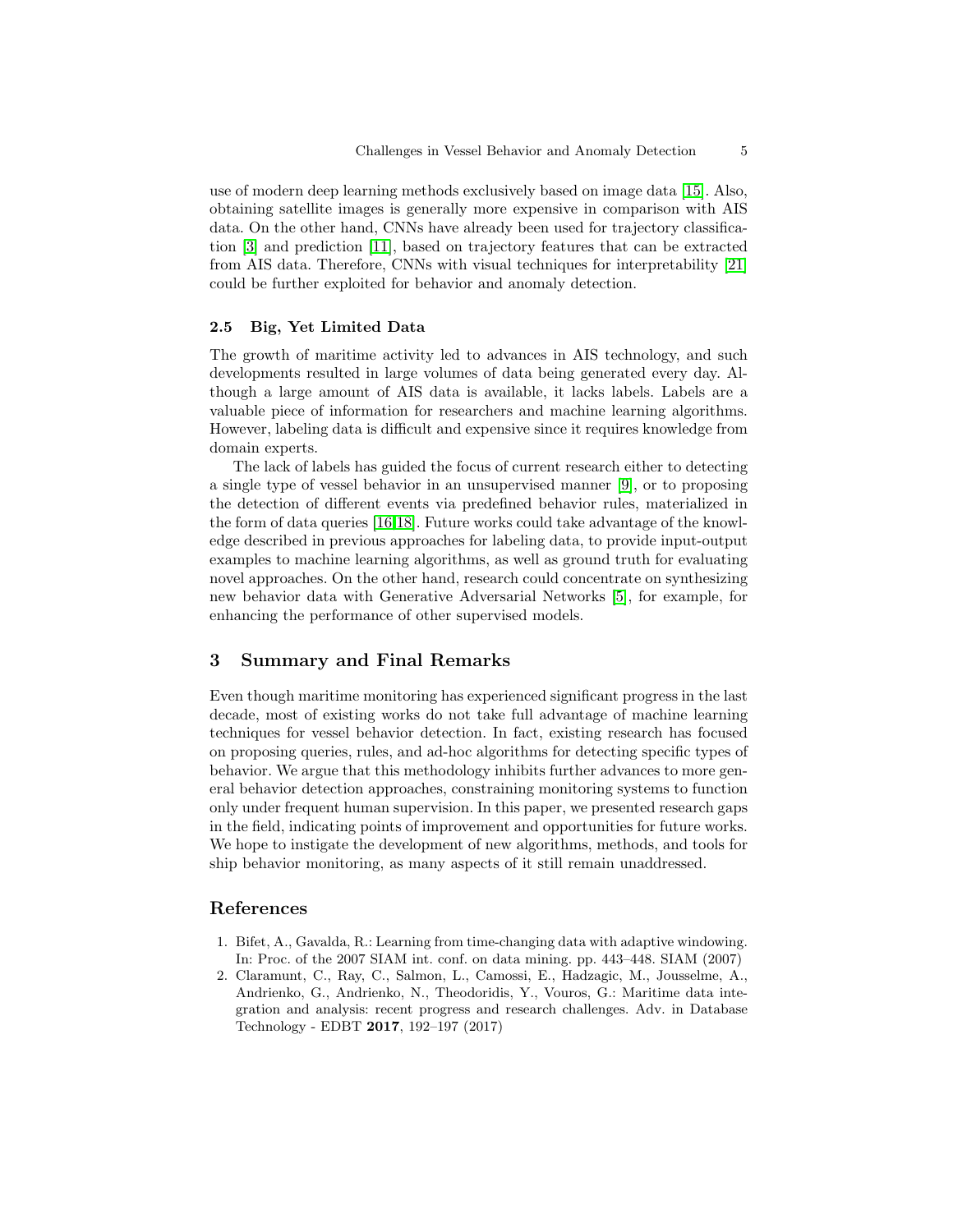- 6 L. M. Petry et al.
- <span id="page-5-15"></span>3. Dabiri, S., Heaslip, K.: Inferring transportation modes from gps trajectories using a convolutional neural network. Transportation research part C: emerging technologies 86, 360–371 (2018)
- <span id="page-5-8"></span>4. Doshi-Velez, F., Kim, B.: Towards a rigorous science of interpretable machine learning. arXiv preprint arXiv:1702.08608 (2017)
- <span id="page-5-17"></span>5. Goodfellow, I., Pouget-Abadie, J., Mirza, M., Xu, B., Warde-Farley, D., Ozair, S., Courville, A., Bengio, Y.: Generative adversarial nets. In: Adv. in neural inf. processing systems. pp. 2672–2680 (2014)
- <span id="page-5-7"></span>6. Hallac, D., Vare, S., Boyd, S., Leskovec, J.: Toeplitz inverse covariance-based clustering of multivariate time series data. In: Proc. of the 23rd ACM SIGKDD Int. Conf. on Knowledge Discovery and Data Mining. pp. 215–223. ACM (2017)
- <span id="page-5-13"></span>7. Krizhevsky, A., Sutskever, I., Hinton, G.E.: Imagenet classification with deep convolutional neural networks. In: Adv. in neural inf. processing systems. pp. 1097– 1105 (2012)
- <span id="page-5-6"></span>8. Lee, J., Magoules, F.: Detection of concept drift for learning from stream data. In: 14th Int. Conf. on High Performance Computing and Communication & 9th Int. Conf. on Embedded Software and Systems. pp. 241–245. IEEE (2012)
- <span id="page-5-2"></span>9. Lei, P.R.: Mining maritime traffic conflict trajectories from a massive ais data. Knowledge and Inf. Systems pp. 1–27 (2019)
- <span id="page-5-10"></span>10. Lipton, Z.C.: The mythos of model interpretability. arXiv preprint arXiv:1606.03490 (2016)
- <span id="page-5-16"></span>11. Lv, J., Li, Q., Sun, Q., Wang, X.: T-conv: a convolutional neural network for multiscale taxi trajectory prediction. In: 2018 IEEE int. conf. on big data and smart computing (bigcomp). pp. 82–89. IEEE (2018)
- <span id="page-5-9"></span>12. Manzoor, E., Lamba, H., Akoglu, L.: xstream: Outlier detection in feature-evolving data streams. In: Proc. of the 24th ACM SIGKDD Int. Conf. on Knowledge Discovery & Data Mining. pp. 1963–1972. KDD '18, ACM (2018)
- <span id="page-5-4"></span>13. Mohammadi, M., Al-Fuqaha, A.: Enabling cognitive smart cities using big data and machine learning: Approaches and challenges. IEEE Communications Magazine 56(2), 94–101 (2018)
- <span id="page-5-11"></span>14. Nguyen, D., Vadaine, R., Hajduch, G., Garello, R., Fablet, R.: A multi-task deep learning architecture for maritime surveillance using ais data streams. In: 5th Int. Conf. on Data Science and Advanced Analytics (DSAA). pp. 331–340. IEEE (2018)
- <span id="page-5-14"></span>15. Nyman, E.: Techno-optimism and ocean governance: New trends in maritime monitoring. Marine Policy 99, 30–33 (2019)
- <span id="page-5-1"></span>16. Patroumpas, K., Artikis, A., Katzouris, N., Vodas, M., Theodoridis, Y., Pelekis, N.: Event recognition for maritime surveillance. In: Adv. in Database Technology - EDBT. pp. 629–640 (2015)
- <span id="page-5-5"></span>17. Qahtan, A.A., Alharbi, B., Wang, S., Zhang, X.: A pca-based change detection framework for multidimensional data streams: Change detection in multidimensional data streams. In: Proc. of the 21th ACM SIGKDD Int. Conf. on Knowledge Discovery and Data Mining. pp. 935–944. ACM (2015)
- <span id="page-5-0"></span>18. Soares, A., Dividino, R., Abreu, F., Brousseau, M., Isenor, A.W., Webb, S., Matwin, S.: Crisis: Integrating ais and ocean data streams using semantic web standards for event detection. In: Int. Conf. on Military Communications and Inf. Systems (2019a)
- <span id="page-5-3"></span>19. Wen, Y., Zhang, Y., Huang, L., Zhou, C., Xiao, C., Zhang, F., Peng, X., Zhan, W., Sui, Z.: Semantic modelling of ship behavior in harbor based on ontology and dynamic bayesian network. ISPRS Int. Journal of Geo-Inf. 8(3), 107 (2019)
- <span id="page-5-12"></span>20. Zhao, L., Shi, G.: Maritime anomaly detection using density-based clustering and recurrent neural network. The Journal of Navigation 72(4), 894–916 (2019)